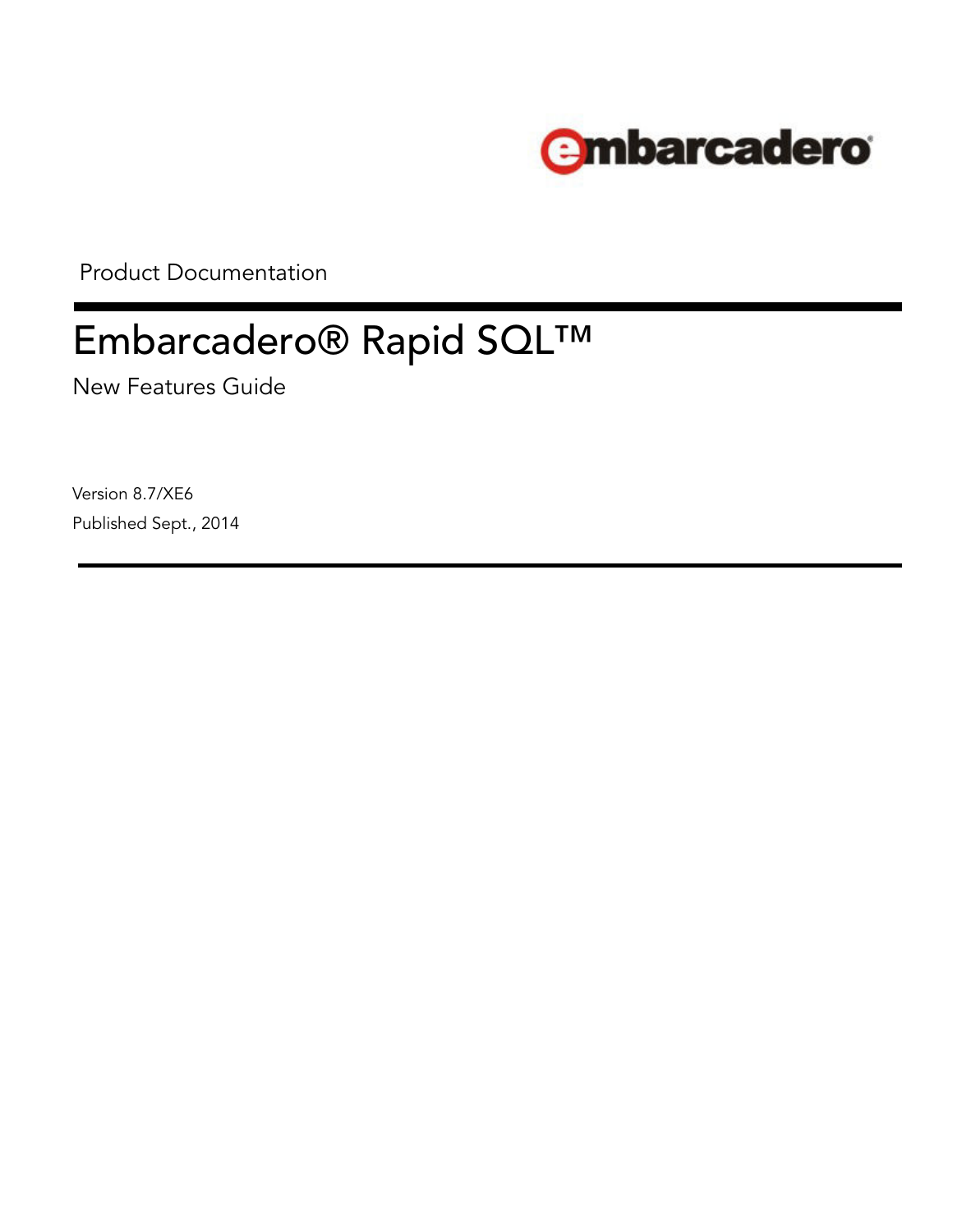© 2014 Embarcadero Technologies, Inc. Embarcadero, the Embarcadero Technologies logos, and all other Embarcadero Technologies product or service names are trademarks or registered trademarks of Embarcadero Technologies, Inc. All other trademarks are property of their respective owners.

This software/documentation contains proprietary information of Embarcadero Technologies, Inc.; it is provided under a license agreement containing restrictions on use and disclosure and is also protected by copyright law. Reverse engineering of the software is prohibited.

Embarcadero Technologies, Inc. is a leading provider of award-winning tools for application developers and database professionals so they can design systems right, build them faster and run them better, regardless of their platform or programming language. Ninety of the Fortune 100 and an active community of more than three million users worldwide rely on Embarcadero products to increase productivity, reduce costs, simplify change management and compliance, and accelerate innovation. Founded in 1993, Embarcadero is headquartered in San Francisco, with offices located around the world. To learn more, please visit h[ttp://www.embarcadero.com](http://www.embarcadero.com).

August 26, 2014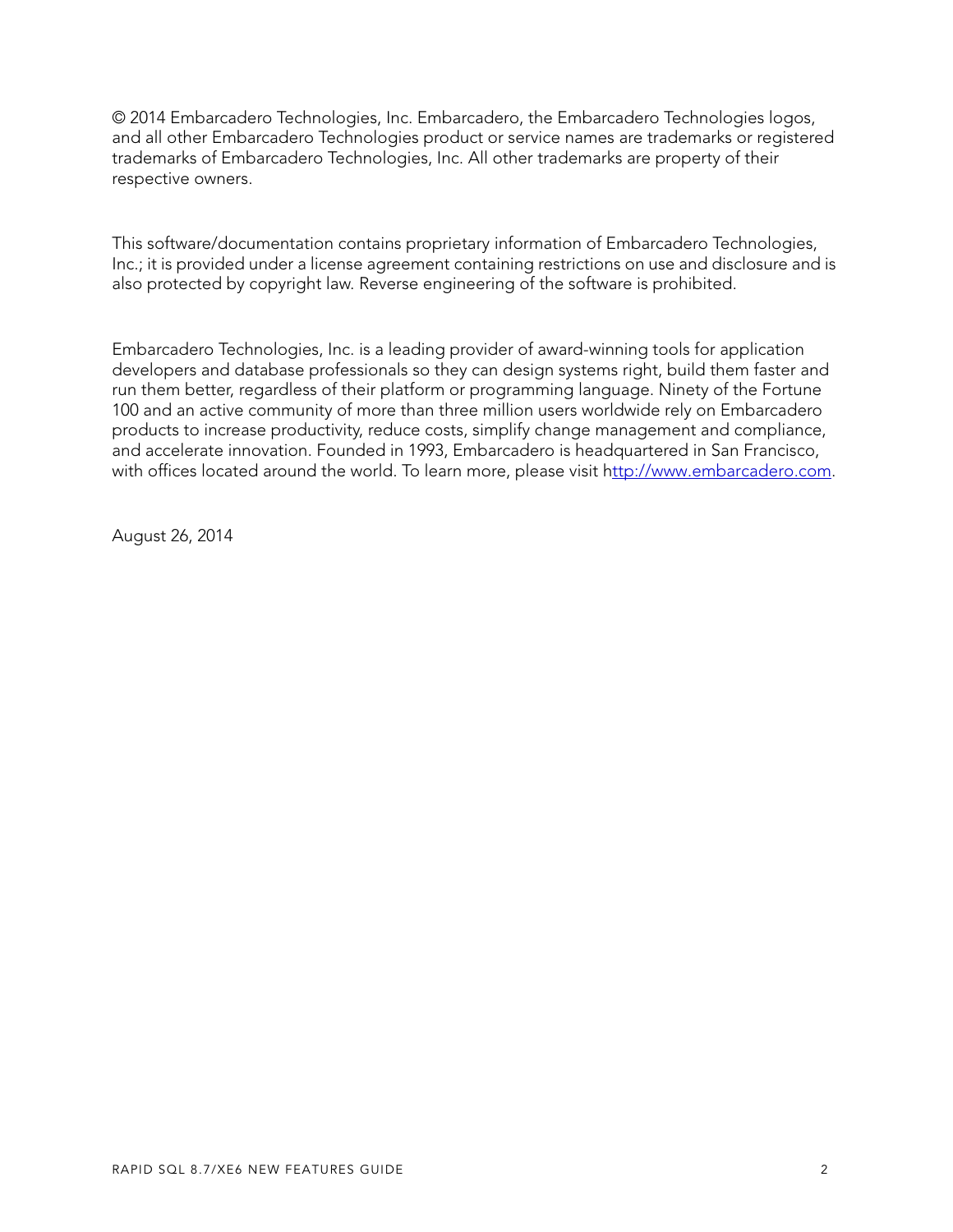## **[Contents](#page-3-0)**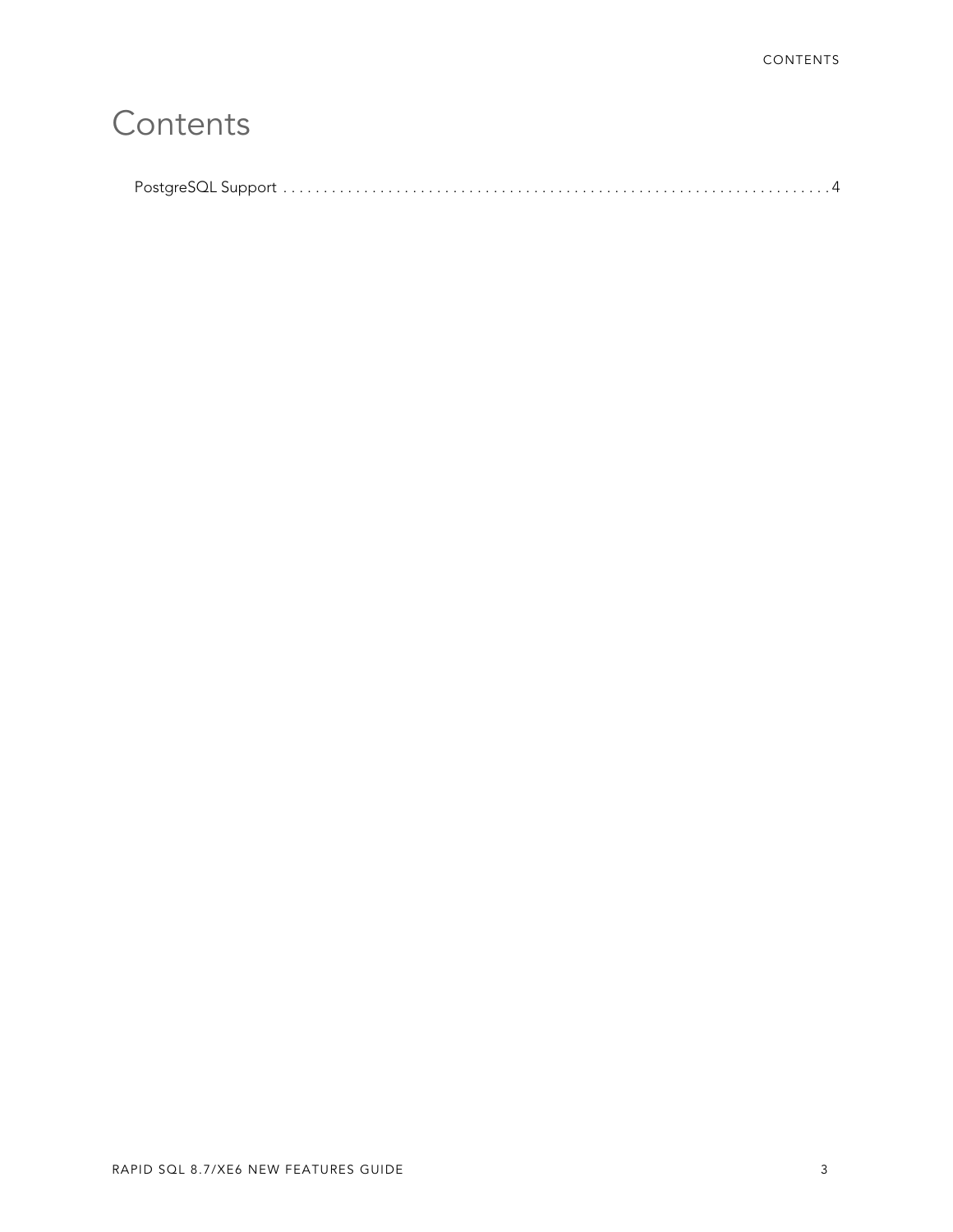### <span id="page-3-0"></span>NEW FEATURES

### <span id="page-3-1"></span>POSTGRESQL SUPPORT

As of this release, Rapid SQL provides support for PostgreSQL datasources. The following topics provide a summary of the new functionality:

#### **PostgreSQL Version Support and Connectivity Options**

Rapid SQL supports Postrgres version 9.3 and higher. Connectivity is available with the PostgreSQL ODBC Driver (latest version recommended) or with the pre-packaged PostgreSQL JDBC Driver.

#### **Command Line Startup Against PostgreSQL Datasources**

As with other platforms, command line startup of Rapid SQL is available against PostgreSQL datasources. The following syntax options are available:

- **rsql.exe -D** *datasource* **-U** *username* **-P** *password*
- **rsql.exe -R** *connectionstring* **-D** *datasource* **-U** *username* **-P** *password*

The *connectionstring* can take the following form:

**postgresql://***HOST* **postgresql://***HOST*/*DB* **postgresql://***HOST***:***PORT* **postgresql://***HOST***:***PORT***/***DB* **NOTE:** Using **postrgesqlp** will make the datasource created permanent.

If the PostgreSQL ODBC driver is installed, the connection will be established using that driver. If not, the PostgreSQL JDBC driver will be used.

#### **Standard PostgreSQL Datasource Registration and Connectivity**

Currently, you can manually register a PostgreSQL datasource, identifying a host and database name and optionally provide a port number. Basic **User ID** and **Password** credentials can be provided on the **Security Parameters** page.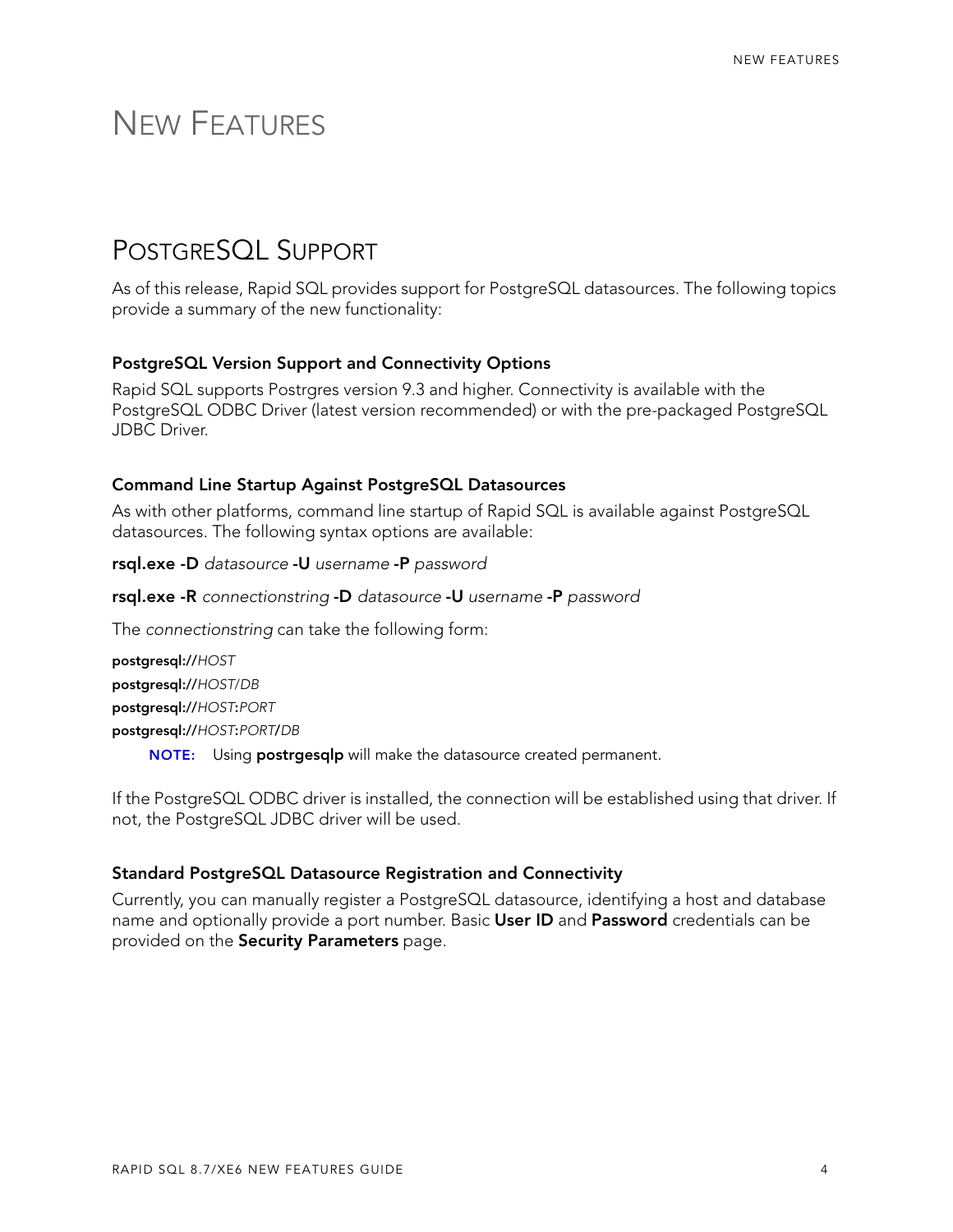| Database Type                                                                                                                     |                                      | Host:                                       |           |  |  |  |  |
|-----------------------------------------------------------------------------------------------------------------------------------|--------------------------------------|---------------------------------------------|-----------|--|--|--|--|
| <b>Connection Information</b>                                                                                                     |                                      |                                             |           |  |  |  |  |
| <b>Security Parameters</b><br><b>Custom Driver Properties</b>                                                                     |                                      | Port (optional):                            |           |  |  |  |  |
| Datasource Properties<br>Datasource Group                                                                                         |                                      | Database:                                   |           |  |  |  |  |
|                                                                                                                                   |                                      | Datasource Name:                            |           |  |  |  |  |
| Database Type<br>Connection Information<br><b>Security Parameters</b><br><b>Custom Driver Properties</b><br>Datasource Properties |                                      |                                             |           |  |  |  |  |
|                                                                                                                                   |                                      |                                             | User ID:  |  |  |  |  |
|                                                                                                                                   |                                      |                                             |           |  |  |  |  |
|                                                                                                                                   |                                      |                                             | Password: |  |  |  |  |
|                                                                                                                                   |                                      |                                             |           |  |  |  |  |
|                                                                                                                                   | Datasource Group                     |                                             |           |  |  |  |  |
|                                                                                                                                   |                                      | Auto connect? (Saves and encrypts password) |           |  |  |  |  |
|                                                                                                                                   | Connect using Windows Authentication |                                             |           |  |  |  |  |

Similarly, a login dialog prompting for a user name and password lets you connect to a PostgreSQL datasource.

#### **Datasource Navigator Object Node Availability**

In Rapid SQL, object nodes for the new platform are as follows: